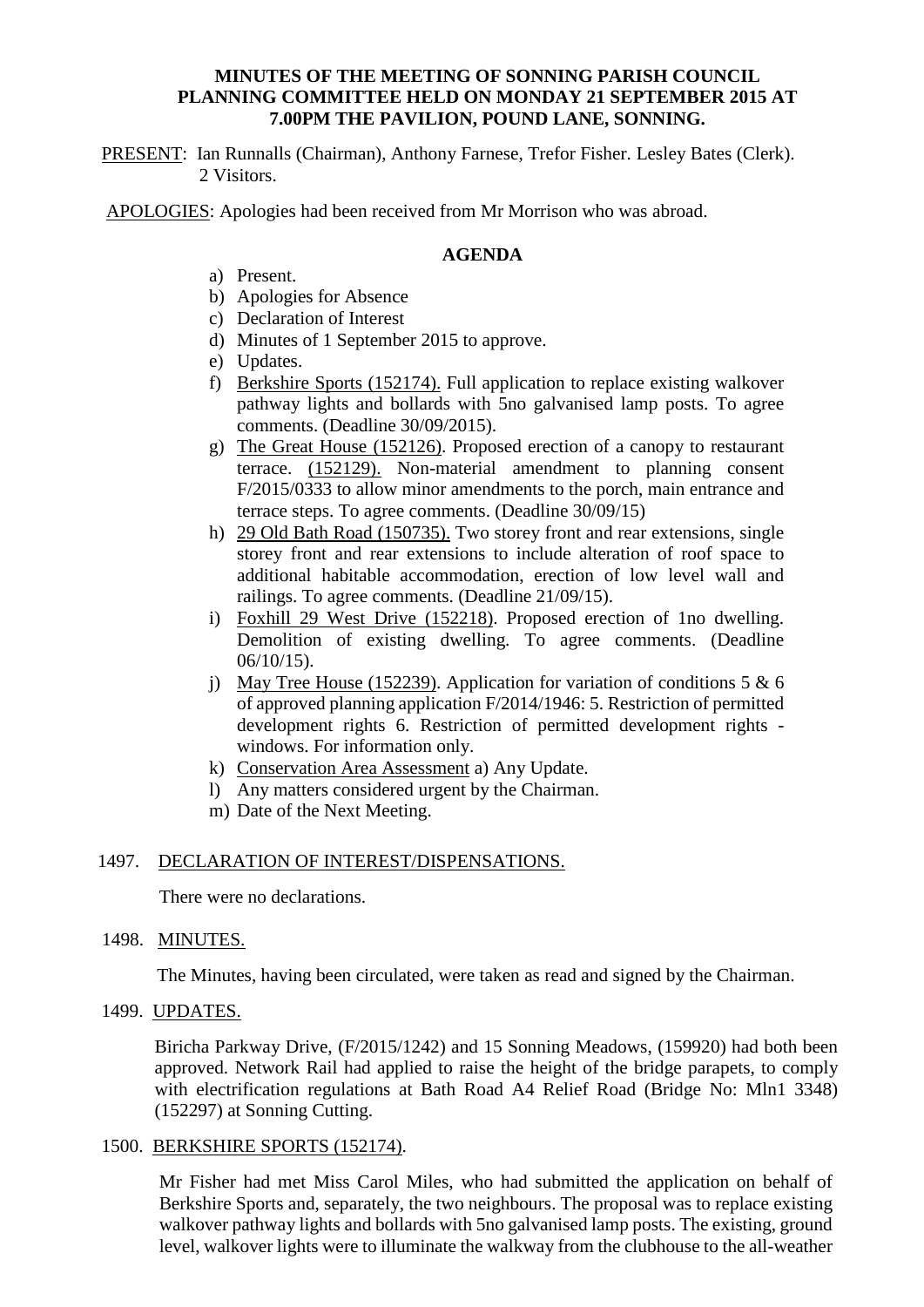pitch, the proposed lighting would be 4 metres high. The need to replace the walkover lights had arisen due to their failure after they had been submerged under water for some time during bad weather in 2013. The application stressed the health and safety aspect of having reliable lighting. Mr Barker (neighbour) pointed out that the plans were incorrect and Mr Forsyth (neighbour) also pointed out that the proposed lights would shine into his ground floor bedroom, a back shield might address this. Mr Fisher said that in conversation with Miss Miles she had indicated that the position of the lights would not be as shown on the plans and would be positioned away from the boundary, following the established tarmac path. This was likely to produce more light in the area as the lights would not be screened, as they would be if located on the tree lined boundary. Following discussion it was agreed to object to the proposal for the following reasons: excessive height in relation to the need: the Council understand that the lights would not be located according to the plans: the proposed lighting would increase the light pollution in the rural location adjoining the Conservation Area: the lights would be too prominent and therefore visible from the Conservation Area: the additional illumination provided by the proposed lights, would have a detrimental effect, by increasing the level of lighting over an established pathway (which provided access to the pond in the adjoining LNR) for the resident greater crested newt population: question the rational for abandoning the existing walkover lighting and whether the failure was due to poor quality lighting and installation (good quality walkover lighting should not fail under the conditions cited in the application) and suggest that the solution was to install good quality walkover lighting and robust installation.

### 1501. THE GREAT HOUSE (152126 & 152129)).

152126. Following discussion it was agreed to say no comment.

152129. Councillors had all had the opportunity of viewing the location from the Wharf at a recent meeting. The Chairman said that the proposal was for an electrically controlled, retractable canopy system, to allow the terrace to be better used in inclement weather. However there was a need for a permanent structure to support the canopy, which could not be retracted. In discussion it was agreed that, what was described by the applicant as '*just a simple, relatively small section framework that will make only a limited impact on the character and amenity of the hotel'* was unacceptable, located as it would be in the Conservation Area and highly visible from the River. The Sonning Conservation Area was one of Wokingham's designated heritage assets and the hotel overlooked a particularly lovely stretch of the River Thames and had been the subject of numerous paintings. The Wokingham Borough Development Plan under TB24 stated that '*the Borough Council will conserve and seek the enhancement of designated heritage assets'*. TB24 2a and TB24 2b explained this quite clearly. It was therefore agreed to object to the proposal for the above reasons and that the applicant's justification was for a commercial need rather than a heritage or public need. The Chairman showed a sketch plan prepared by a parishioner showing a more traditional glass canopy, which it was agreed, would be more in keeping with the principles outlined in TB24 2a and 2b and acceptable to the Council. The Chairman would take the drawing to show the hotel manager, explaining the Council's concerns and offer it as a possible alternative.

## 1502. 29 OLD BATH ROAD (150735).

This was for a large extension to an existing large house but was not dissimilar to other previously approved applications in the same area. Following discussion it was agreed to say no comment.

### 1503. FOXHILL 21 WEST DRIVE (152218)

The Chairman had visited the site and spoken to the neighbour, who was unaware of the proposal and alarmed that the plan was to include a garage which would project further